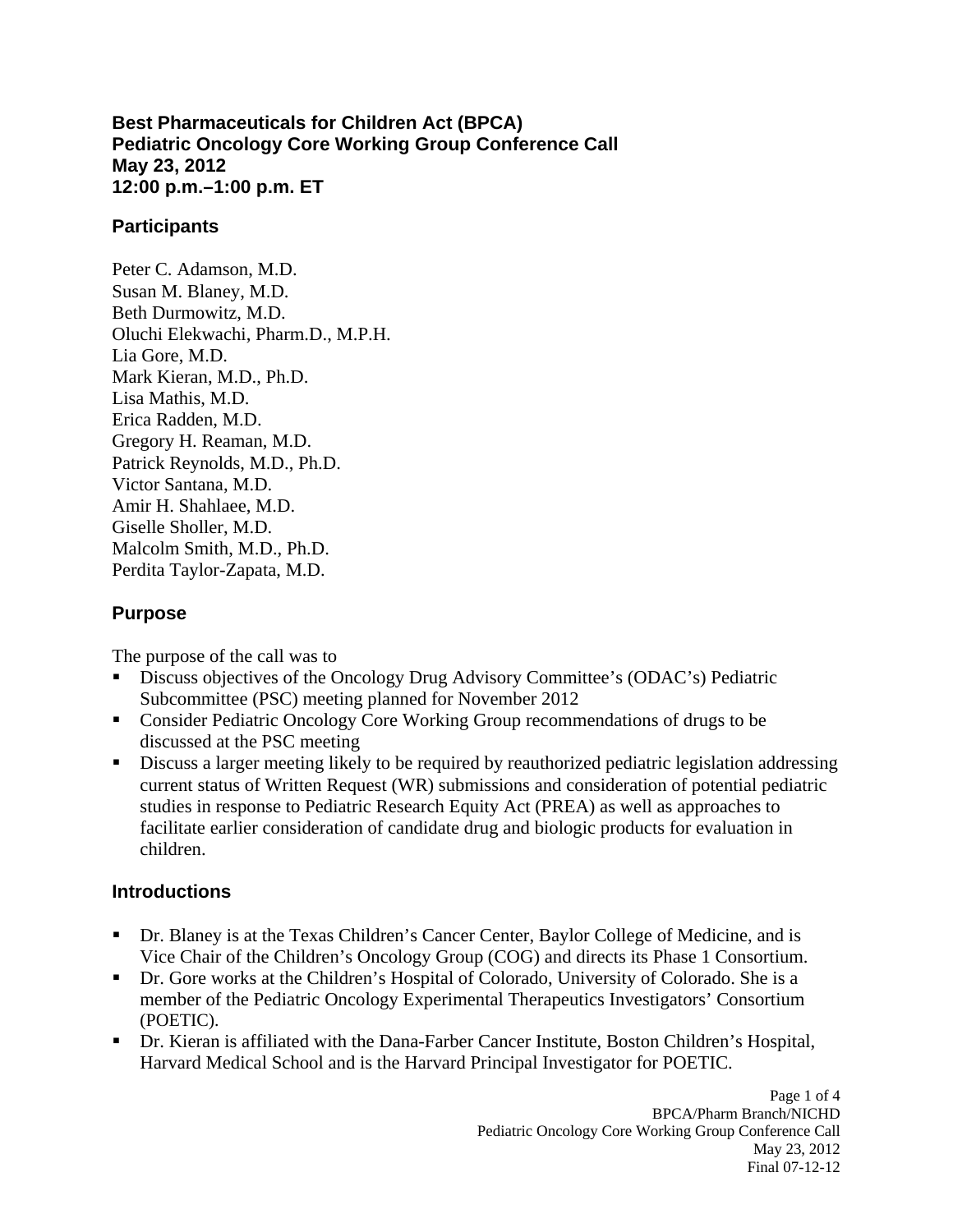- Dr. Reynolds is Director, School of Medicine Cancer Center, Texas Tech University Health Sciences Center. He is involved with the New Approaches to Neuroblastoma Therapy, the COG, and the Statewide Clinical Trials Network of Texas.
- Dr. Santana is a practicing oncologist at St. Jude Children's Research Hospital.
- Dr. Sholler is affiliated with the Van Andel Research Institute and Helen DeVos Children's Hospital. She is chair of the Neuroblastoma and Medulloblastoma Translational Research Consortium.
- Dr. Adamson is at the Children's Hospital of Philadelphia. He is chair of the COG.
- Dr. Durmowitz is a medical officer with the Pediatric and Maternal Health staff in the Office of New Drugs, Center for Drug Evaluation and Research (CDER), FDA.
- Dr. Radden is a medical officer with the Pediatric and Maternal Health Staff, Office of New Drugs, CDER, FDA.
- Dr. Reaman is Associate Director of the Office of Hematology and Oncology Products (OHOP), FDA.
- Dr. Smith is with the Cancer Therapy Evaluation Program, National Cancer Institute.
- Dr. Mathis is Associate Director, Pediatric and Maternal Health Staff, Office of New Drugs, CDER, FDA.

# **Objectives of the November PSC Meeting**

Dr. Reaman discussed the impact of the BPCA program on the development of new drugs for childhood cancer. The BPCA program has had an impressive impact on pediatric drug development in general. Its history of developing pediatric oncology products is not as impressive. Since the BPCA was enacted 10 years ago, more than 50 WRs have been issued and 15 or 16 agents have been granted pediatric exclusivity. The number of drugs approved for pediatric cancer indications has not been as large as anticipated. Challenges for developing pediatric oncology drugs remain. Dr. Reaman said there need to be changes in the FDA's review of Proposed Pediatric Study Requests (PPSRs) as well as reviews of Investigational New Drug Applications and New Drug Applications (NDAs) of new molecular entities for potential pediatric relevance. Input from experts is needed to help the FDA make determinations as to when inquiries are made about investigation plans for promising pediatric oncology drugs.

In an effort to make the BPCA program work better for children with cancer, the FDA has refocused and changed the objective of the PSC meetings. Previously the subcommittee met annually and focused on broad topic areas. The PSC's new exclusive focus will be on the prioritization of agents for which there is potential interest within the pediatric investigator community to evaluate and consider for submission of WRs. The PSC will now meet twice a year. Scheduling has been a problem because of the number of applications for new molecular entities to ODAC. The PSC's next meeting is scheduled for November 6 or 7.

The PSC is seeking input on the agents that may be of interest for investigation or evaluation in the pediatric population in order to begin submitting WRs to sponsors long before oncology drugs are approved for adult indications. There is flexibility as to when the WRs can be submitted. Dr. Reaman noted that the European Medicines Agency (EMA) requires Pediatric Investigation Plans (PIPs) to be submitted early in the drug development. He said the FDA could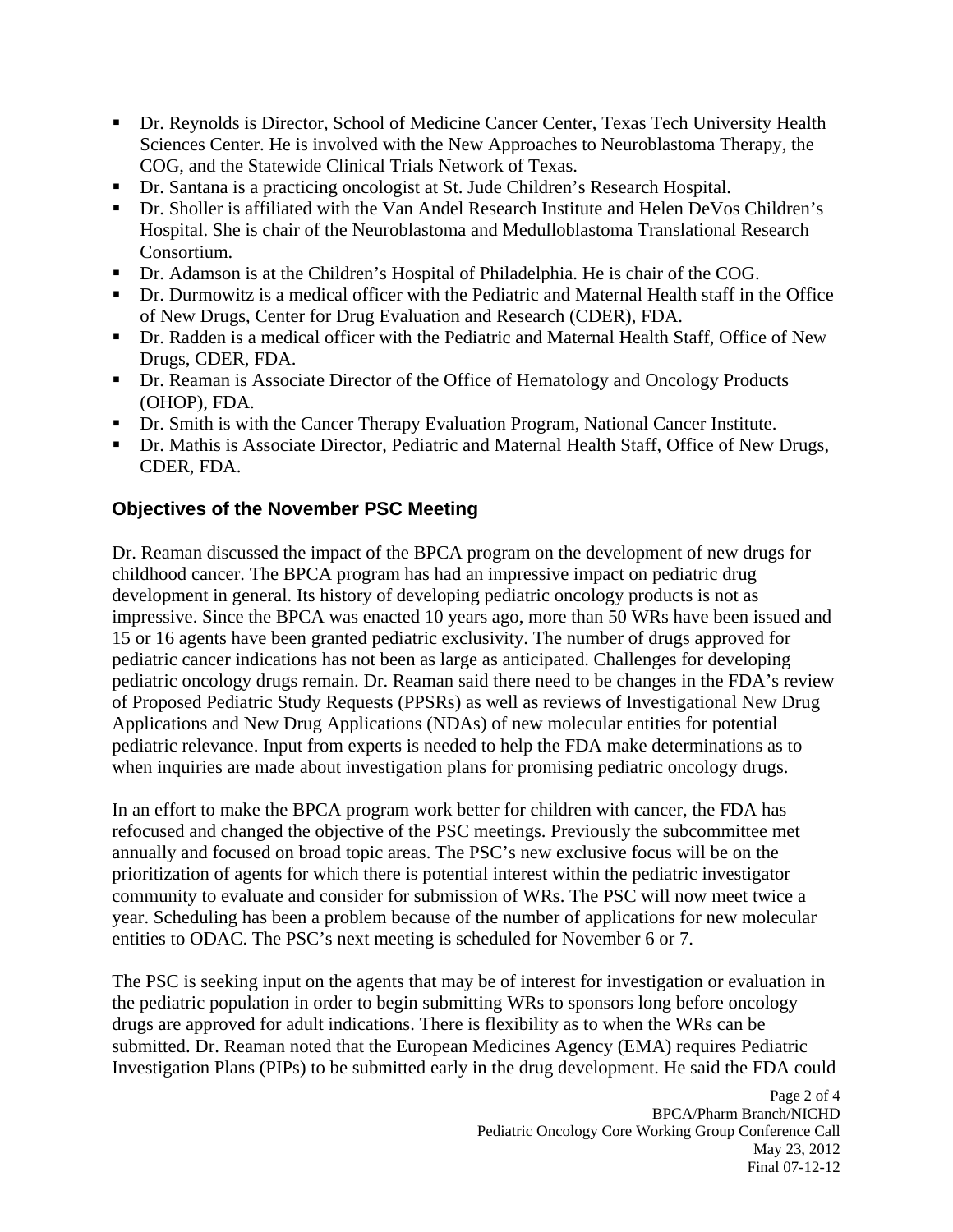consider development and submission of WRs at the end of phase 2 meetings rather than waiting until NDAs are submitted or approved.

## **Recommendations of Drugs to Be Discussed at the November PSC Meeting**

During its April 9 meeting, the working group discussed a number of agents, including a new IGF receptor antibody. Other agents of potential interest that were discussed were the hedgehog inhibitors, Vismodegib and LDE225, and Pazaponib. The PSC would like input on agents of interest to investigators in order to plan the agenda for the November meeting. A notice will be posted in the *Federal Register*, which will allow sponsors to submit their candidate agents for discussion. The OHOP has discussed Aflibercept, Sorafenib, and some of the new MEK and Cmet inhibitors.

Dr. Reaman noted that OHOP meets regularly with the EMA's oncology committee and knows the pediatric oncology agents that have gone through the PIP process and the proposals that have been approved, as well as those that have been deferred. Most of the agents are for adult indications. The FDA and the EMA are working to coordinate activities so that studies are not duplicated and to recommend consideration of international studies to sponsors when appropriate.

Dr. Reaman explained that the WR process can originate from companies that are submitting PPSRs. WRs can also originate from the FDA. In some cases, companies are waiting until a product has been studied by others before submitting the PPSR. The FDA is working to have WRs submitted earlier in the process. The timing of the WR depends on the agent and its potential pediatric indication. Companies are not required to submit a pediatric plan in response to a WR. Those that are interested in pediatric products will ask for a WR by submitting a PPSR. Drug exclusivity is the incentive for the companies to conduct pediatric studies. The FDA would like to be the driving force for WRs, instead of the companies. Dr. Blaney noted that the EMA's PIP process has become the driving force for clinical trials of pediatric oncology drugs. Dr. Reaman stated that this could easily be addressed by earlier consideration of WRs for specific products since many of the EMAs PIPS are deferred and/or waived and the Agency's timeline is far more flexible that the rigid EMA process.

Dr. Mathis explained that the FDA cannot require pediatric studies of oncology products under PREA because PREA studies have to be indication specific. However, there is a provision in PREA that can force a company to conduct a pediatric study if it turns down a WR issued under BPCA. The FDA has not attempted to do this, and its ability to force such studies is unknown. Dr. Mathis said that the earlier WRs can be issued in the drug development process, the quicker the FDA will be able to align its activities with the EMA. Issuing WRs earlier will also help identify earlier those companies that are not willing to conduct pediatric studies.

In response to questions from Dr. Smith, Dr. Reaman said WRs apply to both oncologic drugs and biologic agents. Requirements for clinical development plans in the WR are flexible and variable. In general, two studies are required. Historically, for oncology products, phase 2 studies have been required, with a sponsor commitment that if a drug demonstrates activity, further